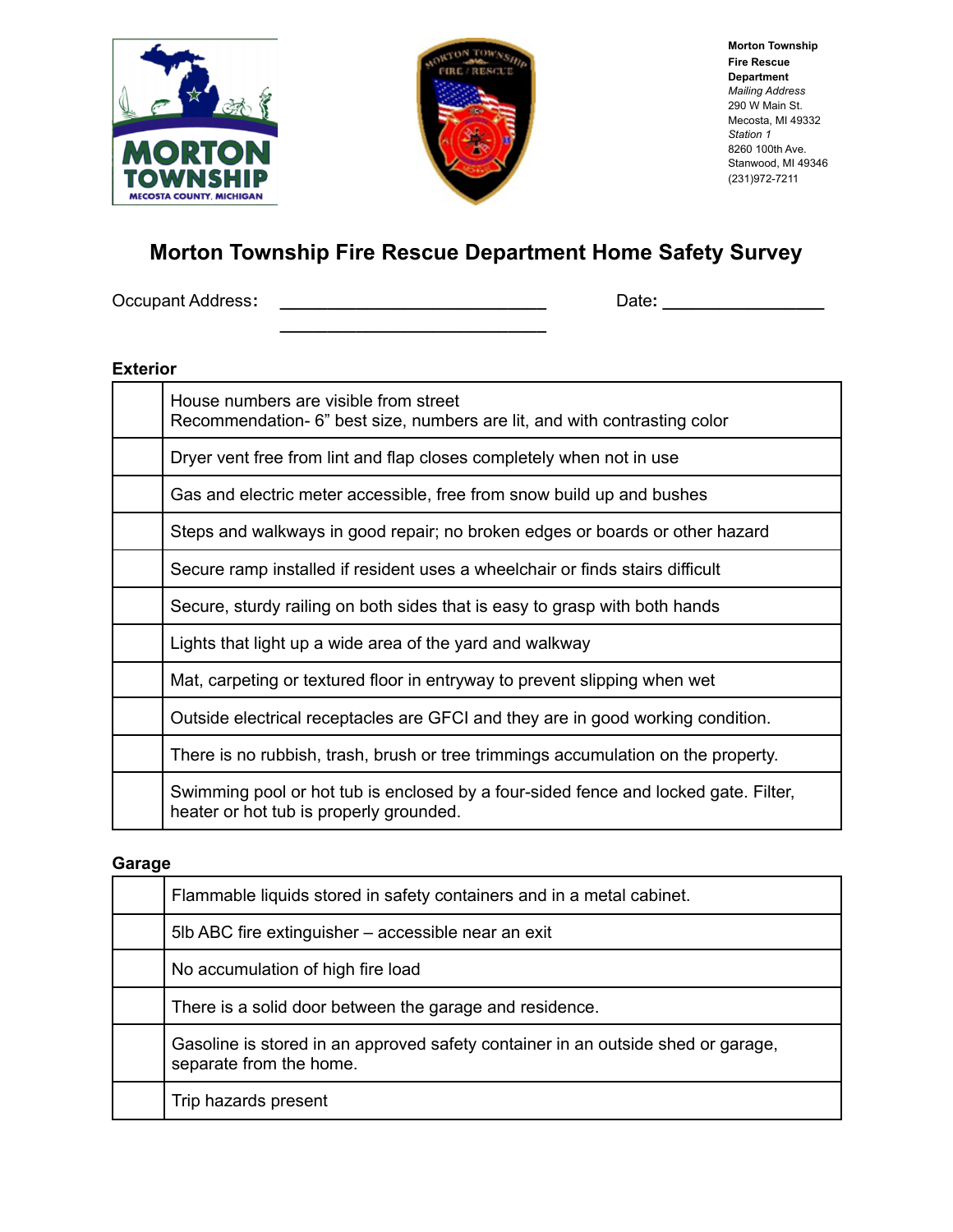## **Kitchen**

| Stovetop/range area is free from things that can burn $-$ 3 foot rule                                            |
|------------------------------------------------------------------------------------------------------------------|
| Childproof latches or locks on cabinets that contain cleaning materials and medications<br>(if children present) |
| Kitchen stove hood is clean and vented to outside-cleaned once a month                                           |
| 5 lb ABC fire extinguisher accessible near an exit                                                               |
| Doorways wide enough to use a walker, a wheelchair, or if carrying a load                                        |
| Sturdy step stool available for hard-to-reach items                                                              |
| Most-often-used items stored between eye and knee level                                                          |
| Small appliances are unplugged when not in use.                                                                  |
| Rugs/other slip hazards present                                                                                  |

# **Living Room**

| Chimney clean & inspected (according to owner)<br>Recommendation for gas fireplaces- maintain per your manual |
|---------------------------------------------------------------------------------------------------------------|
| Doorways wide enough to use a walker, a wheelchair, or if carrying a load                                     |
| Open pathways with no small furniture, clutter, or "stuff"                                                    |
| No frayed electrical cords                                                                                    |
| Electric outlets and switches are not overloaded (warm to the touch)                                          |
| Lights can be turned on without walking across a dark room                                                    |
| Fireplace has a proper screen and hearth.                                                                     |
| Things that can burn are at least 3 feet from space heaters and fireplaces.                                   |

# **Stairways**

| Secure railing on both sides that is easy to grasp with both hands          |  |
|-----------------------------------------------------------------------------|--|
| Open stairway with no shoes, books or other "stuff" cluttering them         |  |
| Steps are even with no crumbling edges, broken boards, or loose/torn carpet |  |
| Light switches at the top and bottom of the stairs                          |  |
| Adequate lighting the entire length of the stairway                         |  |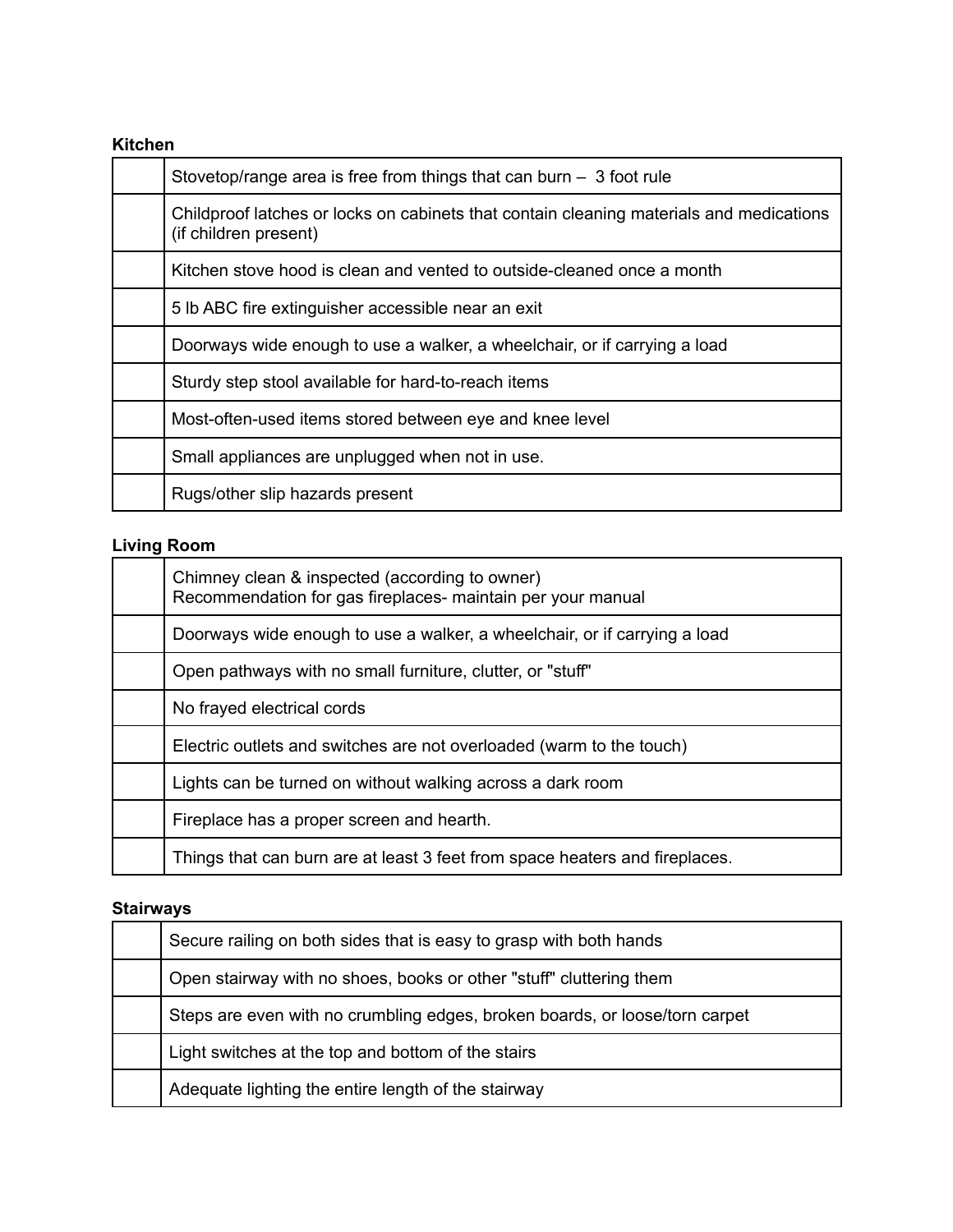#### **Bathrooms**

| Bathroom vent is free of lint and dust. Consider cleaning once a year |  |
|-----------------------------------------------------------------------|--|
| Non-skid floor surface in tub/shower                                  |  |
| Strong grab bars in shower/bath and near toilet                       |  |
| Raised toilet seat if balance is a problem                            |  |
| Night light of sufficient brightness                                  |  |
| Light can be turned on without walking across a dark room             |  |
| Rugs/slip hazards present                                             |  |

#### **Bedrooms**

| Occupants sleep with door closed                          |  |
|-----------------------------------------------------------|--|
| Lamps and halogen lighting 3 feet away from combustibles  |  |
| Surge protectors used instead of extension cords          |  |
| Floor free from clutter                                   |  |
| Light can be turned on without walking across a dark room |  |
| Telephone is within easy reach of the bed                 |  |
| Telephone is within easy reach of the bed                 |  |

### **Basement**

| Basement door kept closed and no tripping hazards on steps |  |
|------------------------------------------------------------|--|
| Two ways out and clear paths to exits                      |  |
| Windows large enough for egress                            |  |
| Hot water heater is set at no higher than 120° Fahrenheit. |  |
| Things that can burn are at least 3 feet from the furnace. |  |
| Furnace is inspected and cleaned annually.                 |  |
| Chimney is inspected annually and cleaned as needed.       |  |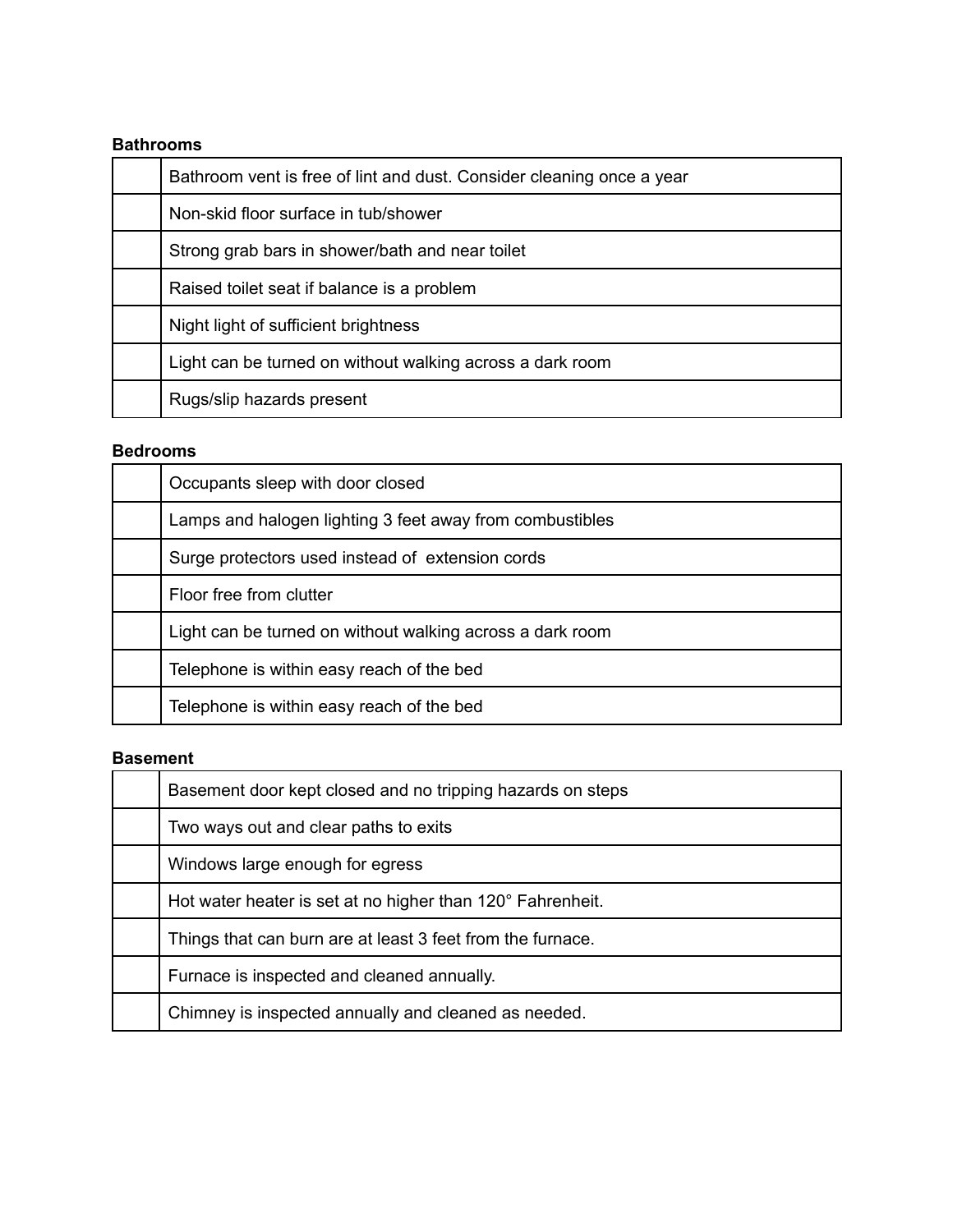#### **Smoke Detectors/General**

| Home has smoke alarms on every level.                                                                  |
|--------------------------------------------------------------------------------------------------------|
| Home has a smoke alarm in every bedroom.                                                               |
| Smoke alarms are located at least 10 feet from a stationary or fixed cooking appliance.                |
| Smoke alarms are interconnected so when one sounds, they all sound.                                    |
| All smoke alarms are working.                                                                          |
| Family practices the home fire escape plan at least twice a year.                                      |
| Windows used for escape open easily<br>not blocked by furniture, security bars or nailed/painted shut. |
| Home has a home fire sprinkler system. (Best protection)                                               |
| Home has a carbon monoxide alarm outside each separate sleeping area.                                  |
| Home has a carbon monoxide alarm on every level.                                                       |
| Carbon monoxide alarms are working.                                                                    |

## **Laundry Room**

| Clothes dryer, lint filter, and vent pipe are clean. |
|------------------------------------------------------|
| Metal dryer vent                                     |
| Behind & around machines are clean                   |

#### **Homeowner's Education**

| Making an attempt to attend all stovetop cooking                                                    |  |
|-----------------------------------------------------------------------------------------------------|--|
| Resident knows how to extinguish a grease fire<br>Recommendation - Keep pan lid nearby when cooking |  |
| Smoking outside the home compared to inside the home                                                |  |
| Lit candles are not left unattended                                                                 |  |
| Family member knows CPR and has basic first aid kit                                                 |  |
| CO and fire alarm education                                                                         |  |

Additional questions or concerns can be brought via phone or visit to Morton Township Fire Department between 7:00-4:00 Monday through Friday.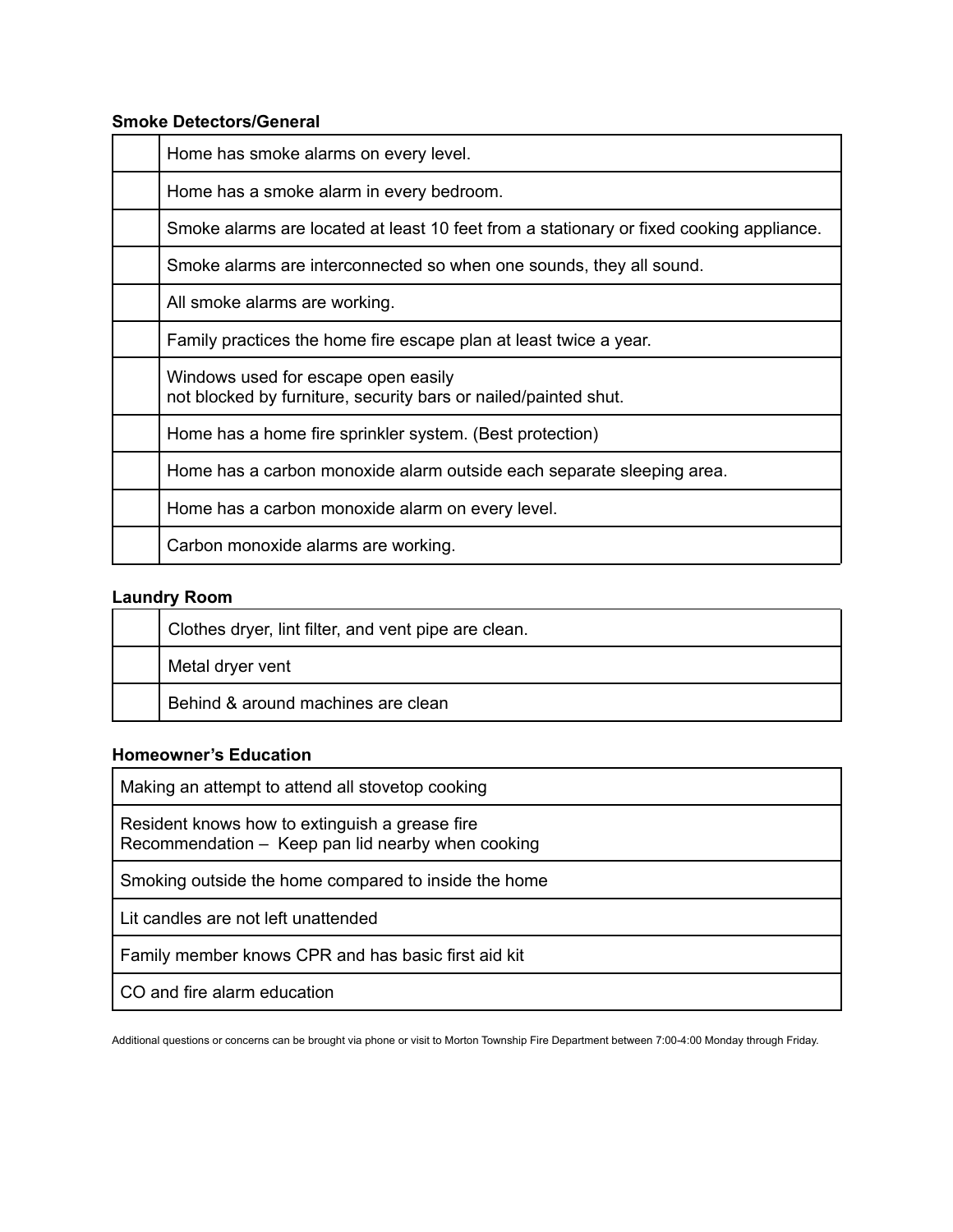Comments:

<u> 1989 - Johann John Stone, market fransk politiker (d. 1989)</u>